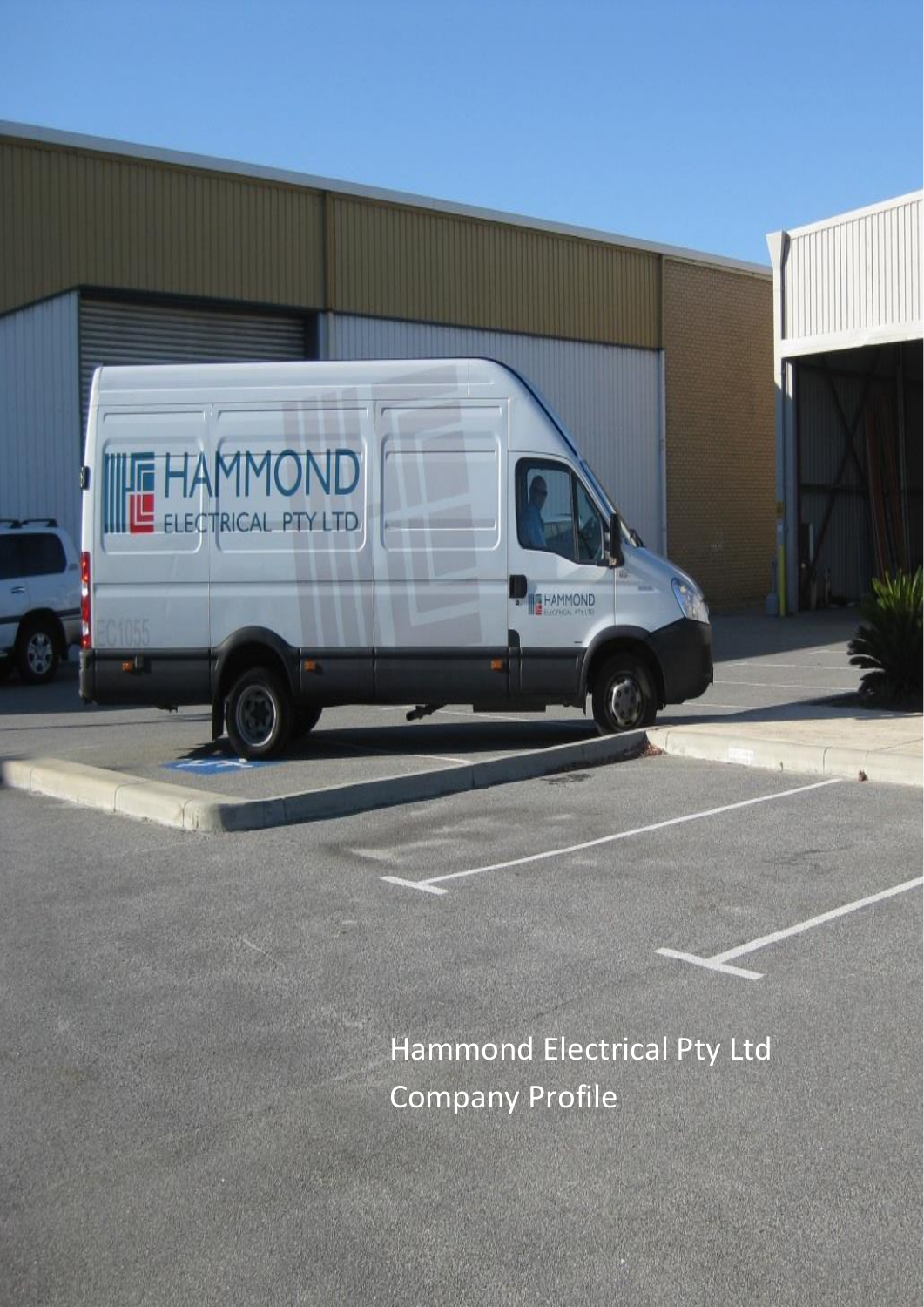

**To be the leader in quality, safety and professionalism in the electrical contracting field in Western Australia. To be an employer of choice, operating ethically, and fairly at all times.**

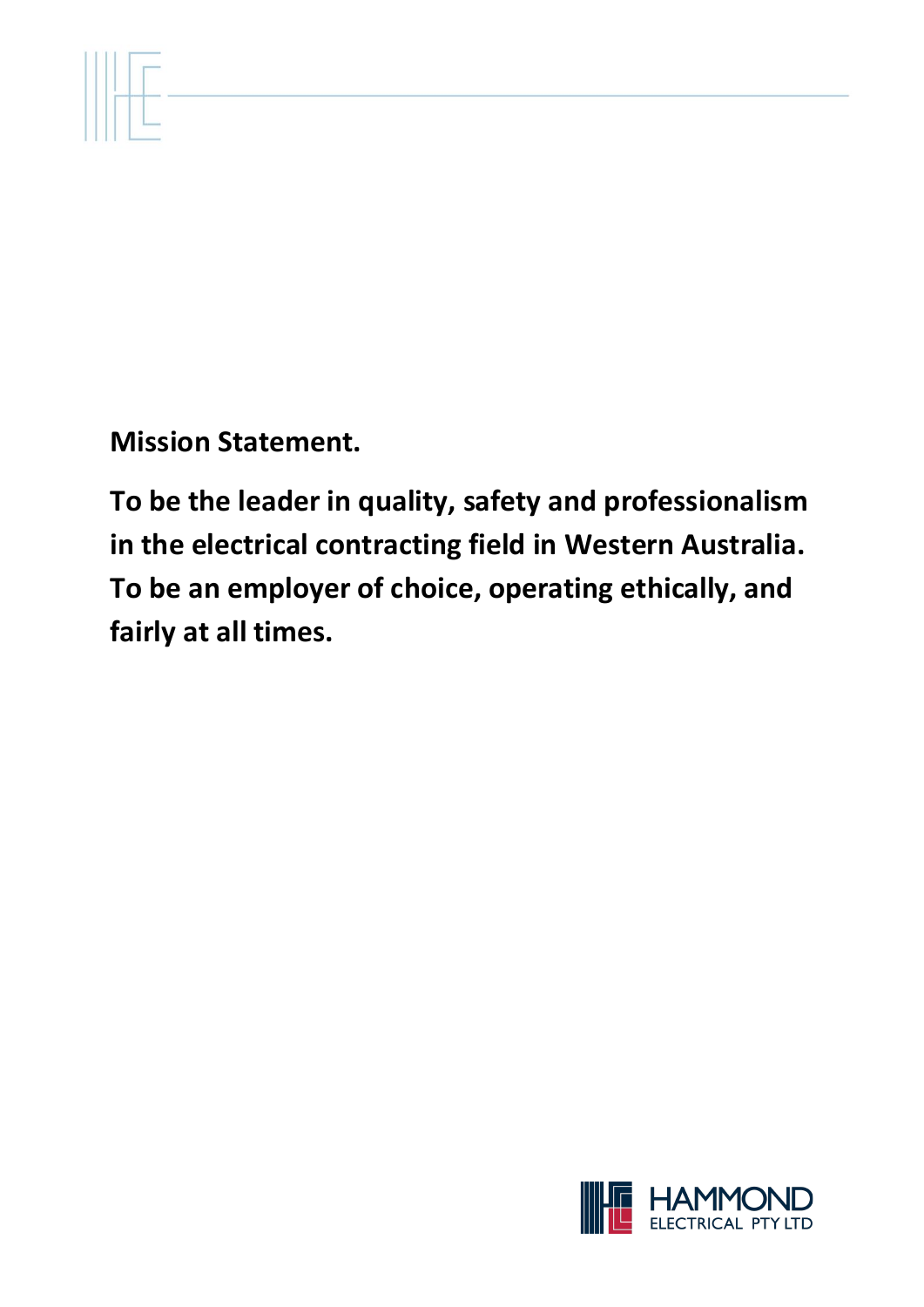# **Company Profile**

# **Hammond Electrical - 2022**

#### **About Us**

We are a well-known electrical company based in Kewdale, we provide our customers with quality and professional electrical contracting and maintenance services. As a privately owned West Australian company, and with nearly 50 years in the industry, we are able to offer a range of electrical services, installations, upgrades, LED lighting, maintenance, contracting and electrical installations for the modular building industry. Over our years in the industry we have built a strong customer base and have experience in the commercial and retail industries as well as servicing our residential customers.

Our team of professional and skilled workers is led by a strong management team that has many years of experience and expertise in all areas of electrical contracting and

maintenance. We are fully committed to giving our customers the very highest professional service possible.

Winners of the 2008 Safety Achievement Award from Western Power we are constantly improving and ensuring Safety Awareness within our company.

Starting out as a small family business in 1972, In 1987 Ken Hammond took over the family business and, through his leadership and experience, we have developed many strong and lasting relationships with our customers.



As market leaders in modular office building installations, electrical maintenance, installations and contracting in Perth, we pride ourselves on the relationships we have established with our long-term and repeat business customers. These relationships have been built over many years of quality and reliable service. By taking the time to understand our customer's individual requirements we ensure we provide them with the best solution based on our technical knowledge and experience.

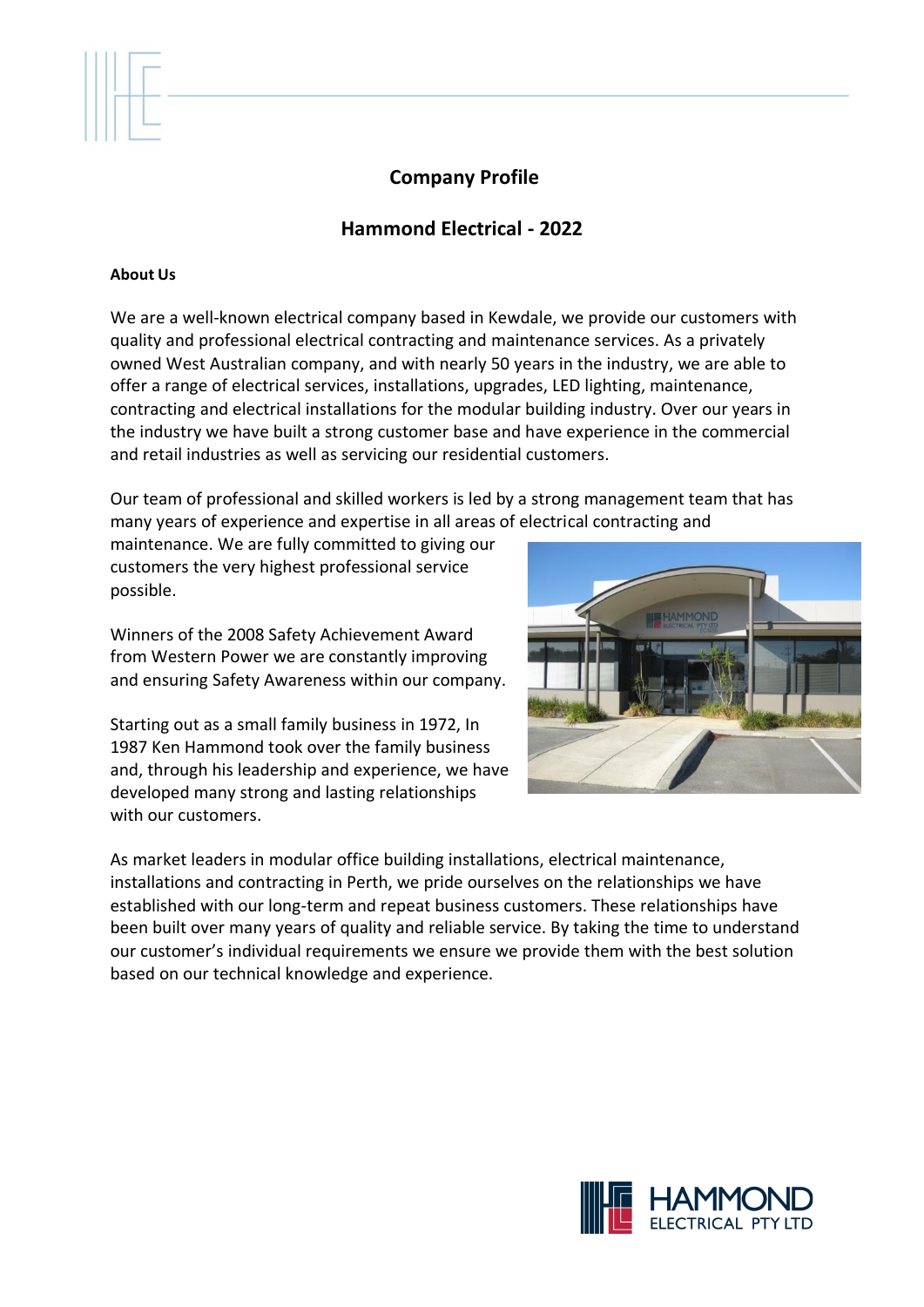## **Our Services**

Our goal is to provide our customers with the best quality products and with our team of experienced and passionate tradespeople we pride ourselves on building great customer relationships*.*

Our experience in modular building installations, contracting, electrical maintenance and installations is extensive. No job is too big or too small and our services range from the simple task of installing a light switch to more challenging projects such as providing electrical fit outs.

We work closely with our customers, ensuring that the task or project is completed on time and on budget, using the highest quality products available. We also advise our customers of any cost saving measure that can be utilised and can assist with any safety requirements. By using our skills and experience we build ongoing and lasting relationships with our customers.

## • **Modular Office Buildings**

Modular Office Building electrical installations is a core sector of our business, so our knowledge and expertise in this area can be relied on. Having been involved in the preinstallation of electrical systems in the modular building industry for over 40 years we have become leaders in this field.

Our extensive industry experience includes providing electrical contracting work for:

- Extensive Office Buildings
- Large industrial kitchens
- Switch rooms
- Mining camps amenities

Our electrical installations for modular buildings are pre-wired in Perth and ready to be shipout across the country.

By evolving our solutions alongside the Modular Building Companies, and by working closely with our customers, we have created the highest standard of energy efficient buildings. Some of our customers include BHP, FMG and RIO TINTO.

We work closely with our customers, from initial design and engineering through to the site installation. Our standard of workmanship and quality control methods ensure, regardless of the size of the project, that when we hand over the building it is of the highest quality.

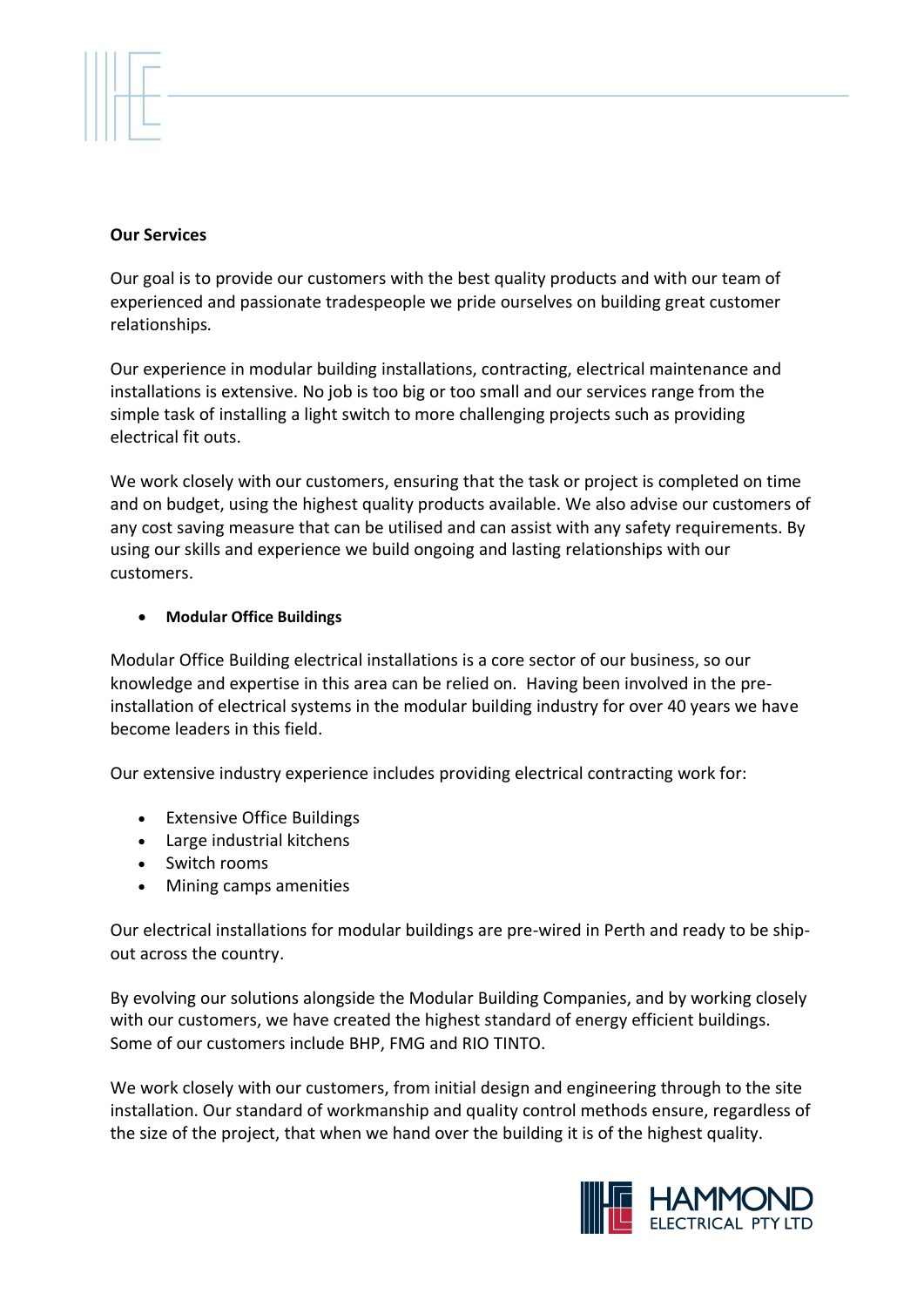

Our project experience highlights are:

- 1. Switchrooms for Exxon PNG, Daly Camp, Worsley expansion, Juna Downs, Yandi
- 2. Western Power relay and switchrooms
- 3. FMG Kangi Camp
- 4. Hope Downs Expansion
- 5. Camp Lambert
- 6. FMG 1500 man Dry Mess
- 7. Rio Northern Link Expansion
- 8. Ravensthorpe Nickel infrastructure
- 9. Department of Immigration

## • **Electrical Maintenance & Services**

Our team of reliable, experienced and quality tradespeople are available to attend to all your electrical requirements. We can install power points or lights, provide maintenance for property managers, car yards, retirement villages and universities. Our team has extensive experience in commercial, retail and residential or domestic areas.

The range of our electrical services is extensive:

- 24 hour emergency call-out service available
- 2 hour emergency electrical response time (Perth Metro)
- Free quotes and estimates

We guarantee quality workmanship on all jobs:

- Lighting upgrades and new installation of lighting and power
- Phone and data points
- RCD safety switches and smoke detectors
- Planned electrical maintenance
- Upgrade of electrical mains and sub-mains
- Testing of RCD's and emergency lighting
- Testing and tagging of electrical appliances
- Security lighting
- Repairs and maintenance
- Renovations and refurbishments
- Caravan and campervan wiring and certification





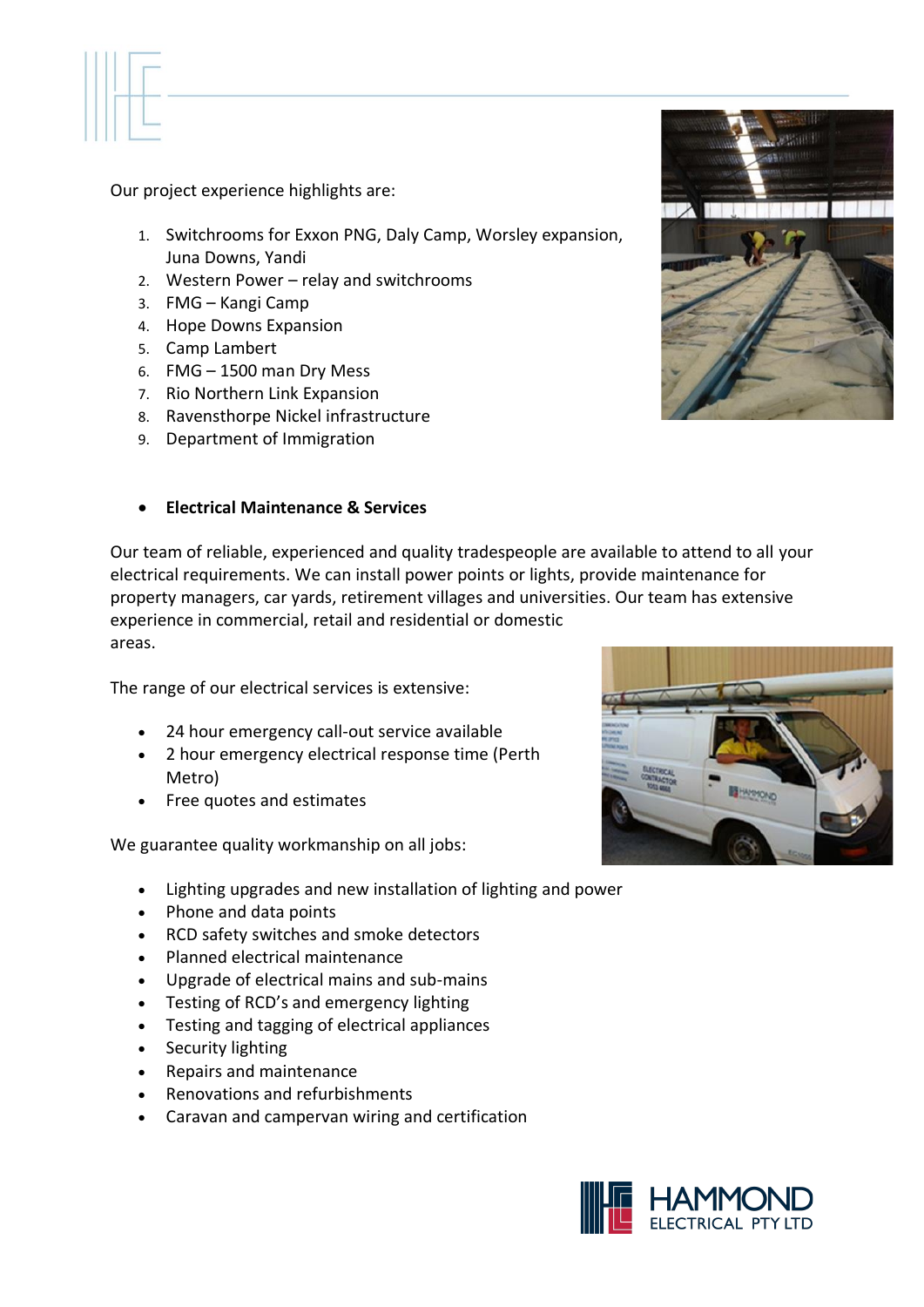

# • **Electrical Maintenance & Installations**

Backed by our experience in the electrical installation and maintenance industry we are committed to providing excellent customer service and value for money. You can be sure that your project will be managed professionally and completed on time, on budget by our team of skilled tradesmen.

We specialise in all residential and commercial areas of electrical installation and maintenance including:

- Local Government contracts
- Schools and shops
- Factories
- Office fit outs and refurbishments
- LED Lighting for car yards, warehouses and offices.



Our experience has shown that maintenance can be a costly component throughout a product's life cycle. We use only the best quality products on the market and focus on delivering excellent value for money by providing the lowest 'total life cost'.

After the initial installation many of our customers engage us to undertake all of their ongoing maintenance work. Our dedicated service team is committed to servicing these customers, together with a reliable fleet of fully stocked service vehicles; we are able to respond to calls quickly, and efficiently.

Our Project Highlights are;

- 1. Child Protection and Family Services, Royal St East Perth 2 level fitout, 2000sqm, \$140,000
- 2. Refurbishment of the Tamala Park Tip Site Office, 800sqm, \$40,000
- 3. Indigenous Business Association office fitout, 600sqm \$30,000
- 4. M&PS Rivervale office Refurbishment, 600sqm, \$20,000
- 5. Electrical upgrade and works at 300 Collier Road, Bassendean, 3000sqm, \$110,000
- 6. 179 St Georges Tce, 2 level office Refurbishment, 1000sqm, \$75,000
- 7. Herb Graham Recreation Centre, Electrical upgrades to Bathrooms and Wet Areas, \$65,000
- 8. Bradley Bailey Legal, Perth CBD, Office Refurbishment, 800sqm, \$8,000

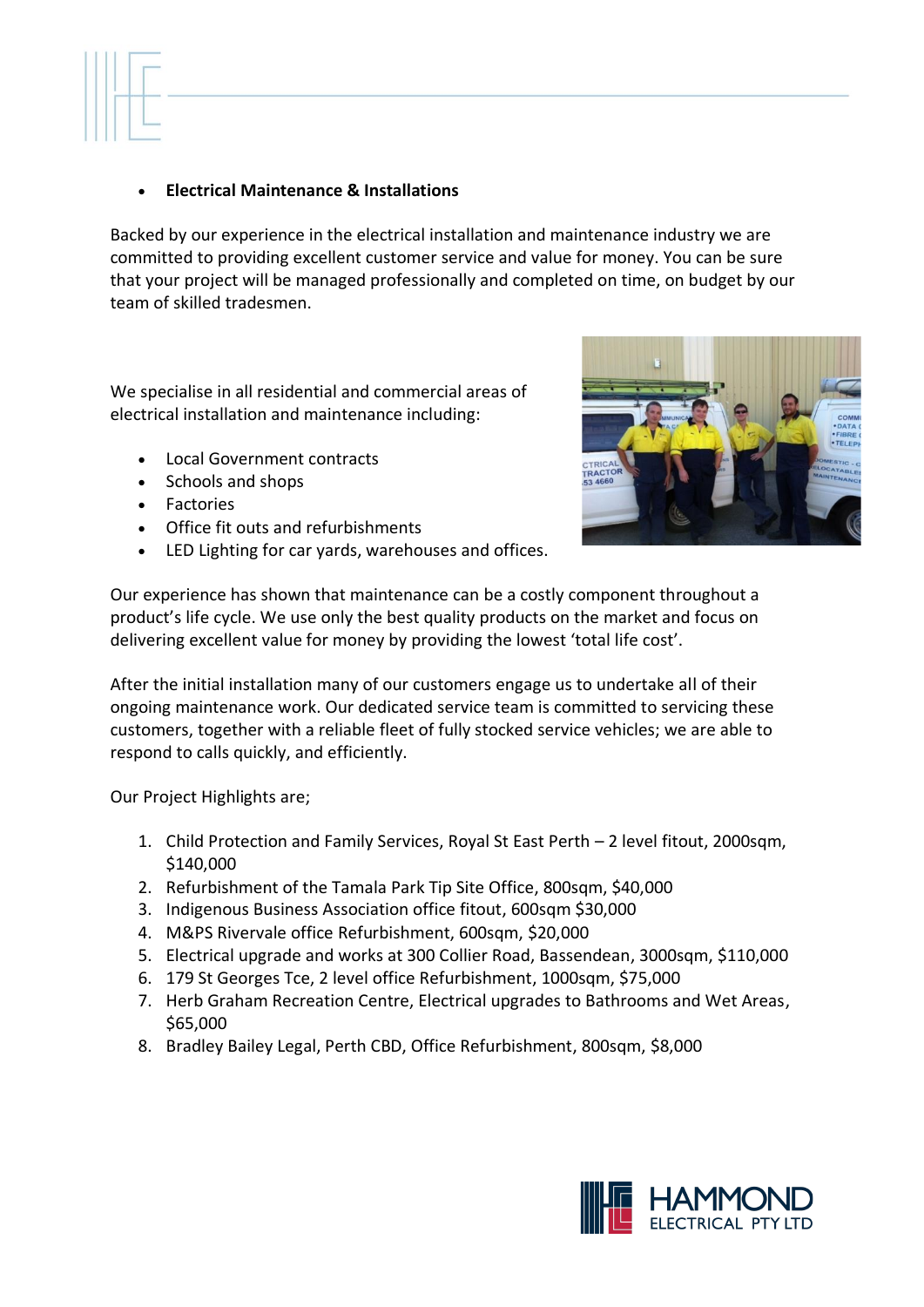

• **LED Energy Saving Lighting**

With many years' experience in the electrical service and installation industry we now have the ability to offer our customers in Perth LED Energy Saving Lighting. With our team of experienced tradespeople we can assist in changing your business over to this exciting new lighting option.

We can upgrade your business from the existing lighting to LED Energy Saving Lighting. We will come out and assess your current set up and provide a quote for the upgrading.

Some examples of the cost savings by switching to LED technology today are outlined below.

• Total cost \$41,052 for install of new LED lights



- Actual saving of \$2,000k per power bill, with these LED installed
- Equates to saving of \$12,000 per year on energy saving
- LED install therefore paid for itself in 3.5 years
- \$12,000 saving for remaining 12 years of life of lamp (assume operating 6 days per week, 10 hours per day, lamp life 50,000 hours)
- Therefore, total saving after investment is \$120k

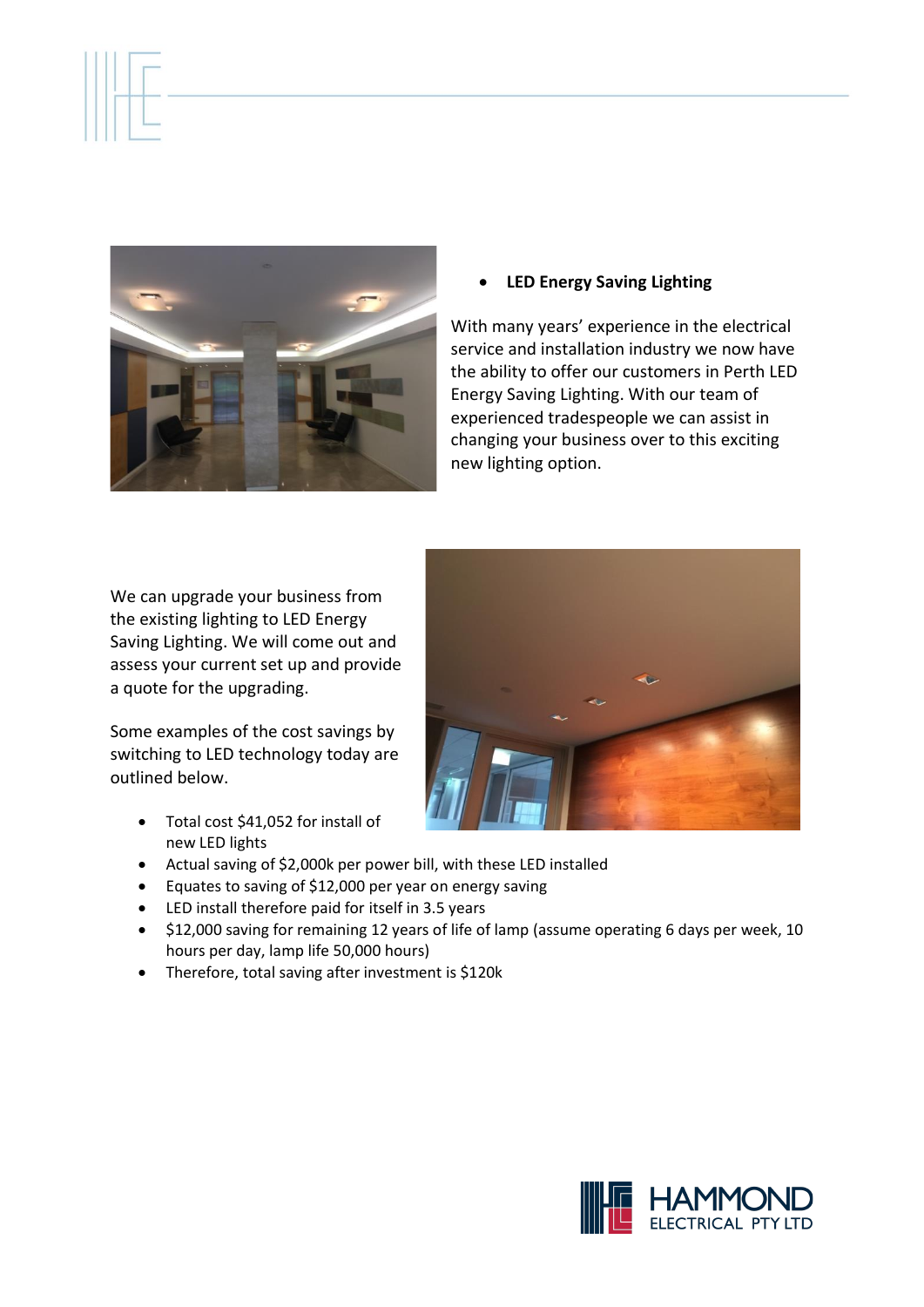

Key Personnel

#### **Ken Hammond Managing Director**

With over 40 year's experience in the electrical industry, Ken has gained a wealth of knowledge after starting on the tools and then moving onto estimating and managing staff before taking over the family business in 1987. Under his guidance the business grown from small works to large projects in the modular industry, from complex switch rooms, to large modular kitchens, and administration buildings, as well as modular facilities for a large number of mining camps. Ken oversees the whole process from estimating to project management, to ensure that every job is completed to the highest of standard.

#### **Gary Clifford Project Manager**

Gary has been with Hammond Electrical for over 15 years, and during his time has grown from an Electrician, to senior site supervisor and currently Project Manager. As a qualified Section 44 supervisor Gary has also spent time supervising mine infrastructure installations. Gary has overseen some of our largest projects from start until completion, and is held in high regard with our clients.